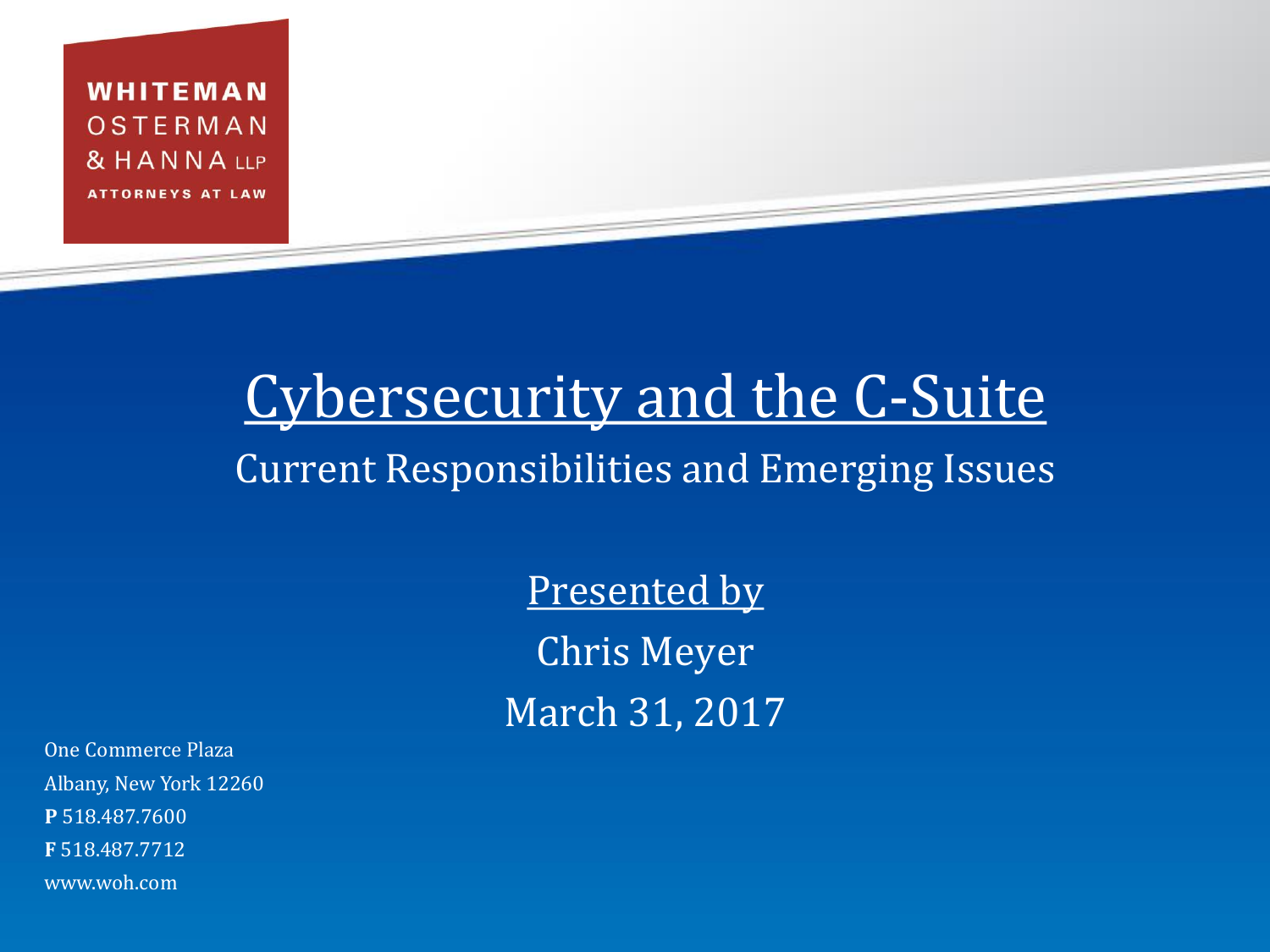

## **Key Concepts**

- **Cybersecurity is a core business function**
- **People are the key to your cybersecurity**
- The C-Suite and Board are the first and last lines of defense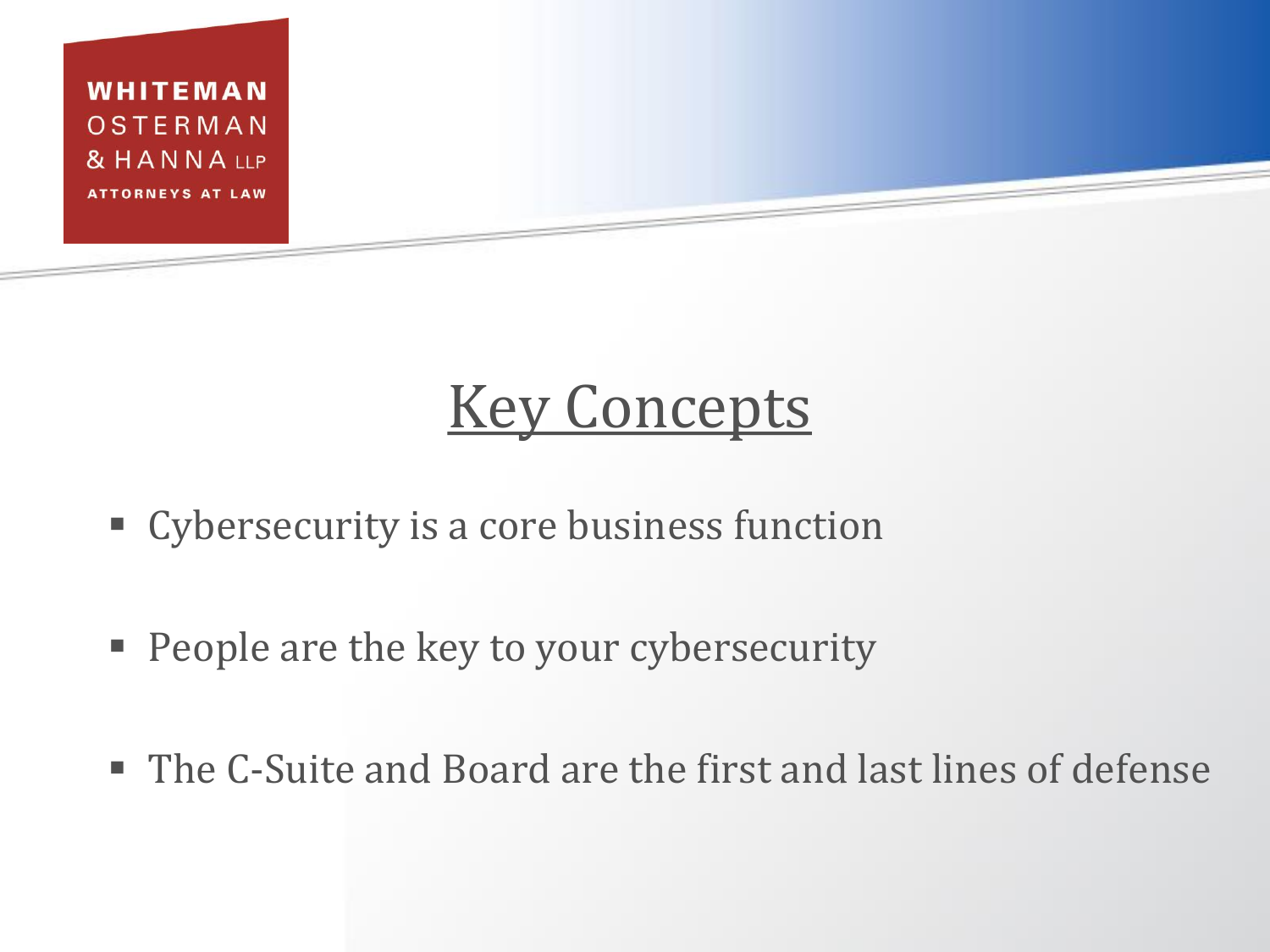

#### Cybersecurity is a core business function

- Every company runs on information
- Cyber threats cause real damage
- Cyber threats are unpredictable
- Executives and Boards are being held responsible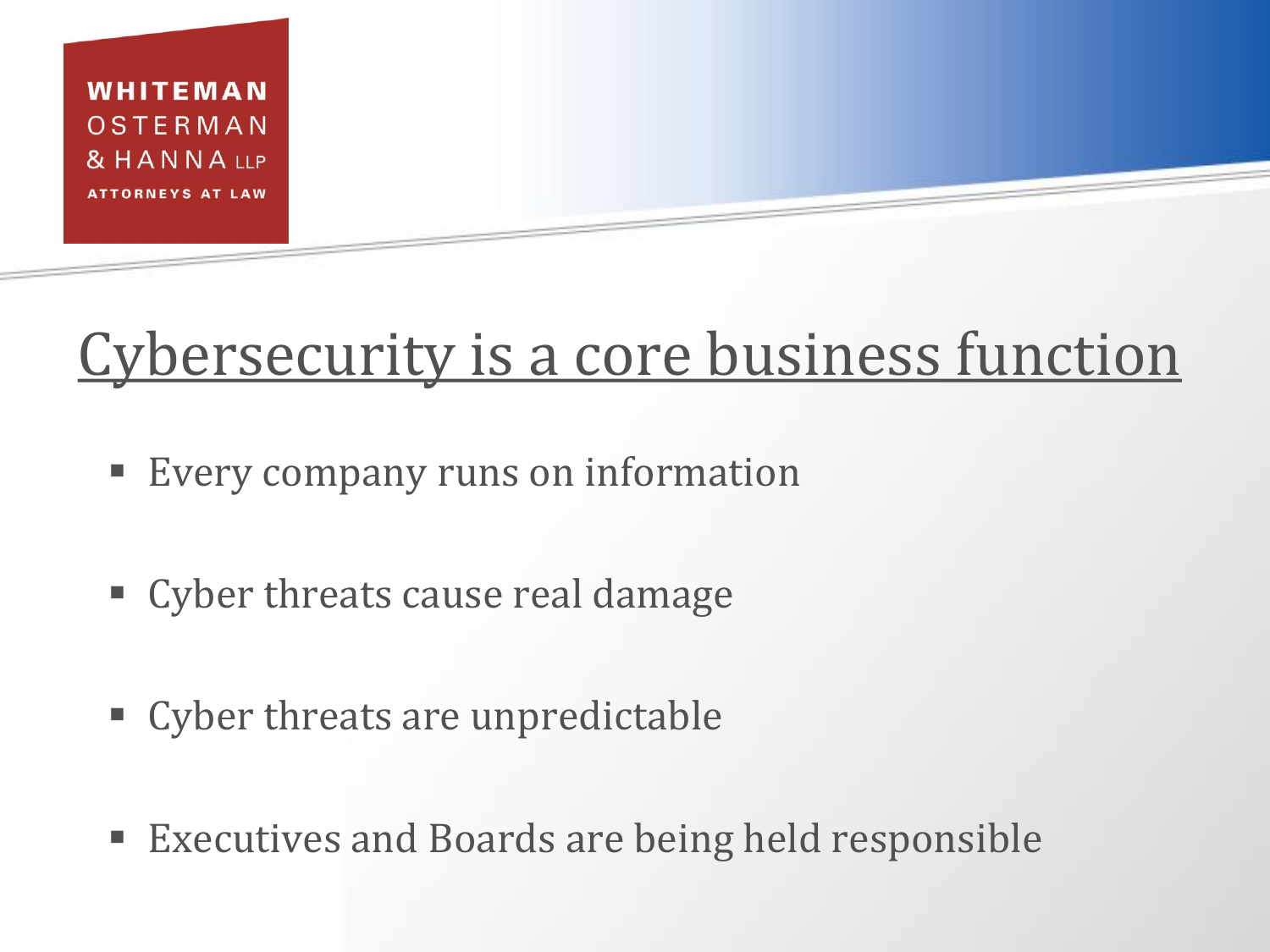

## People Are the Key to Your Cybersecurity

- Your people will cause most of your cybersecurity incidents
- Some breaches are intentional...but more are accidental
- Intentional and accidental breaches need different approaches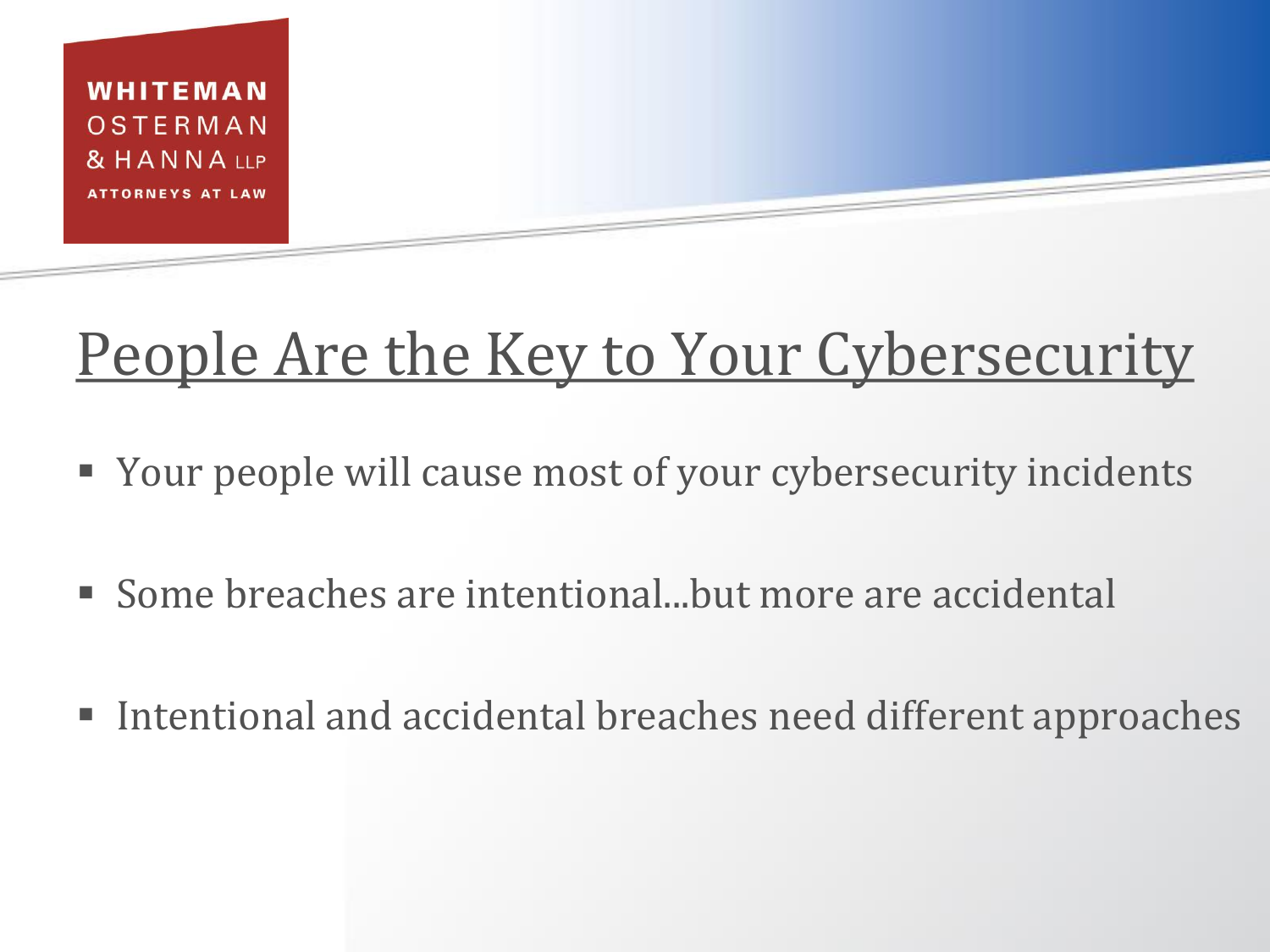

#### Your First and Last Line of Defense

- Executives and board are uniquely positioned to work on the "people problem" in cybersecurity
- Build a culture of security to educate your employees and empower your security team (IT, Legal, HR, Finance, Others)
- Where you lead, employees will follow
- The ultimate goal is to balance need to collect and use information with the need to protect it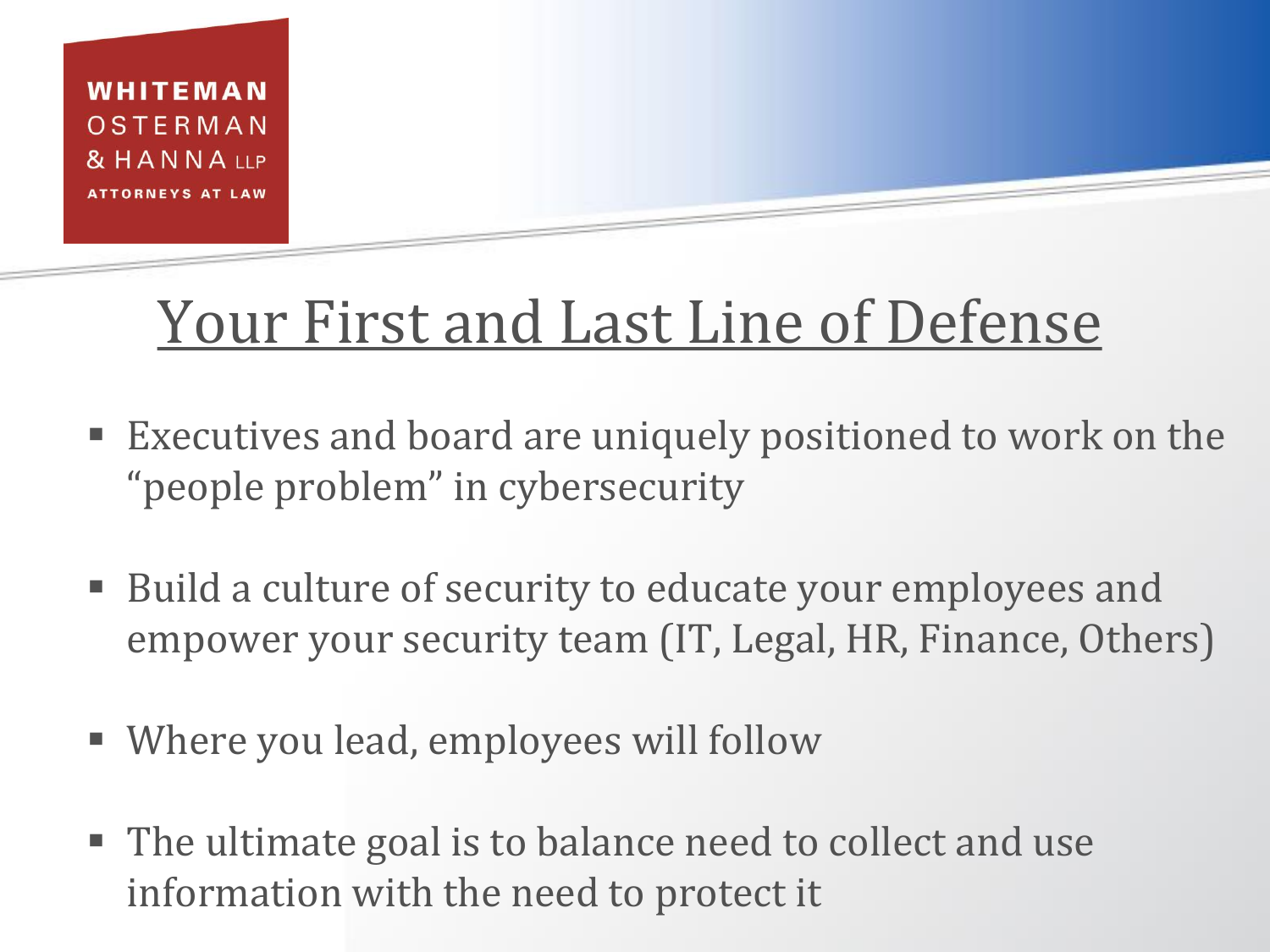

# Critical Action Items for C-Suite and Board

- Learn the cybersecurity risks facing your company
- Create a cybersecurity team with direct reporting to C-Suite and Board to perform three critical tasks
	- Update (or Create) a cybersecurity plan
	- **Train all employees on risks and best practices**
	- **Prepare for emergencies**